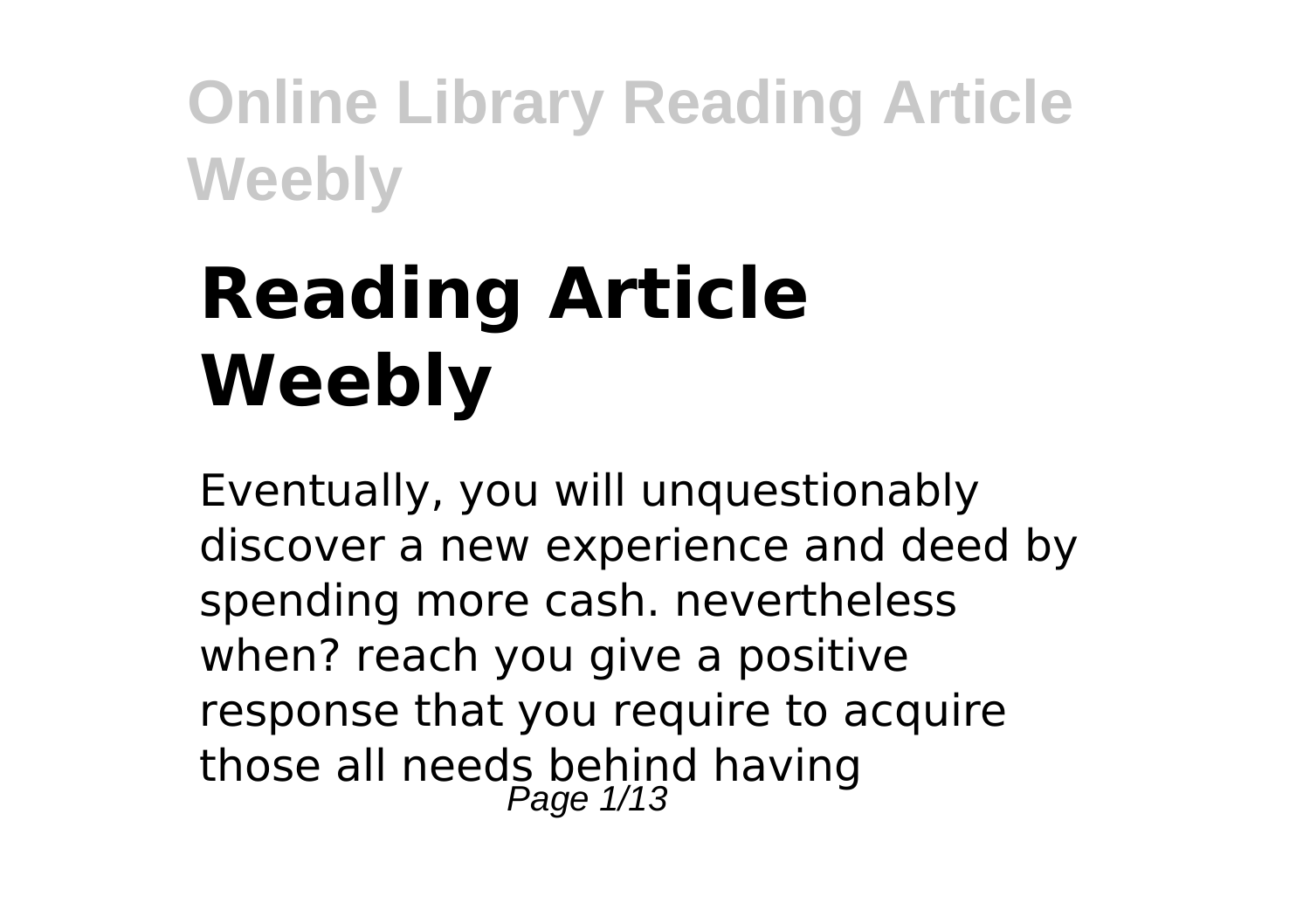significantly cash? Why don't you try to acquire something basic in the beginning? That's something that will guide you to comprehend even more going on for the globe, experience, some places, later history, amusement, and a lot more?

It is your entirely own grow old to piece

Page 2/13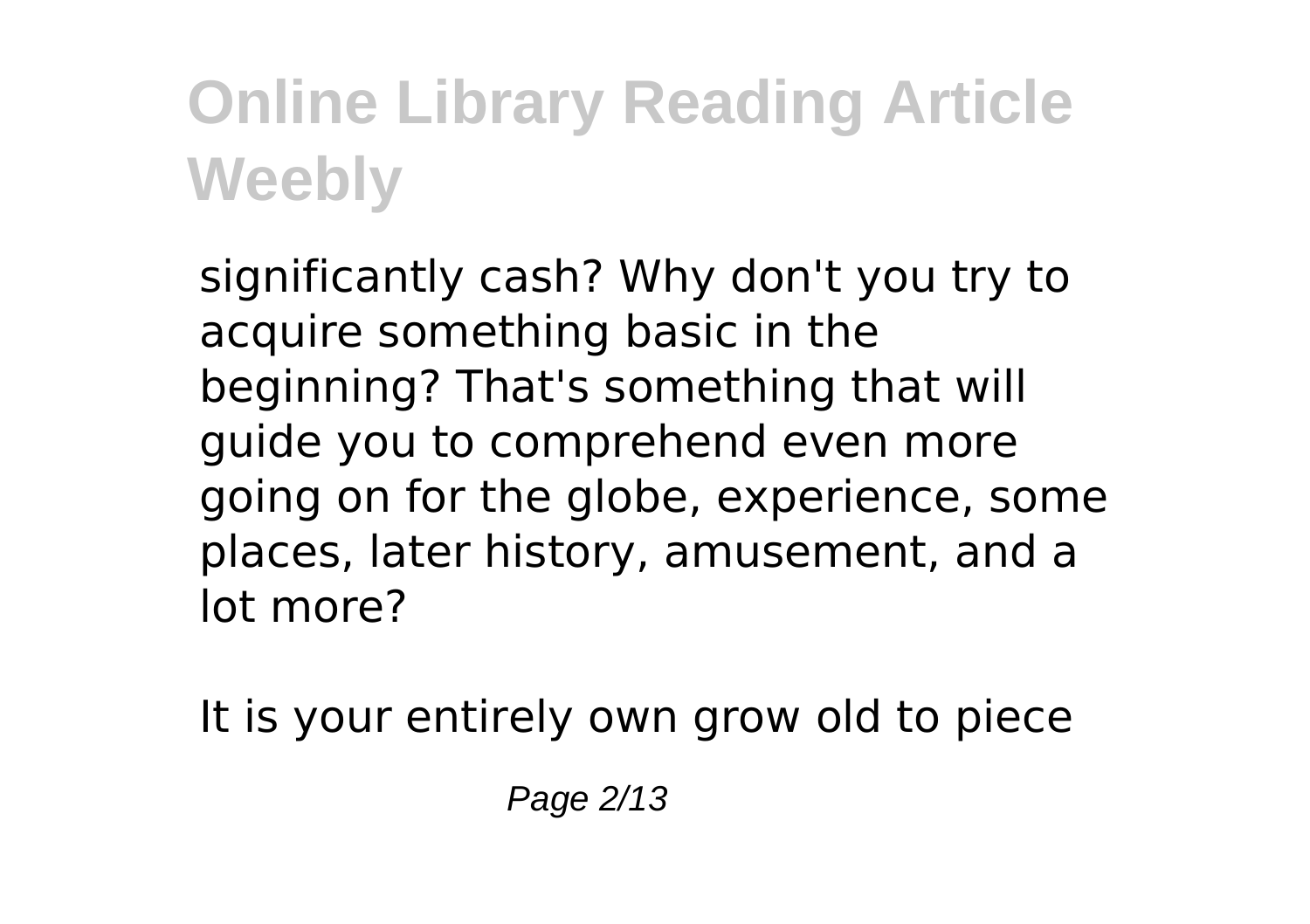of legislation reviewing habit. accompanied by guides you could enjoy now is **reading article weebly** below.

Services are book distributors in the UK and worldwide and we are one of the most experienced book distribution companies in Europe, We offer a fast, flexible and effective book distribution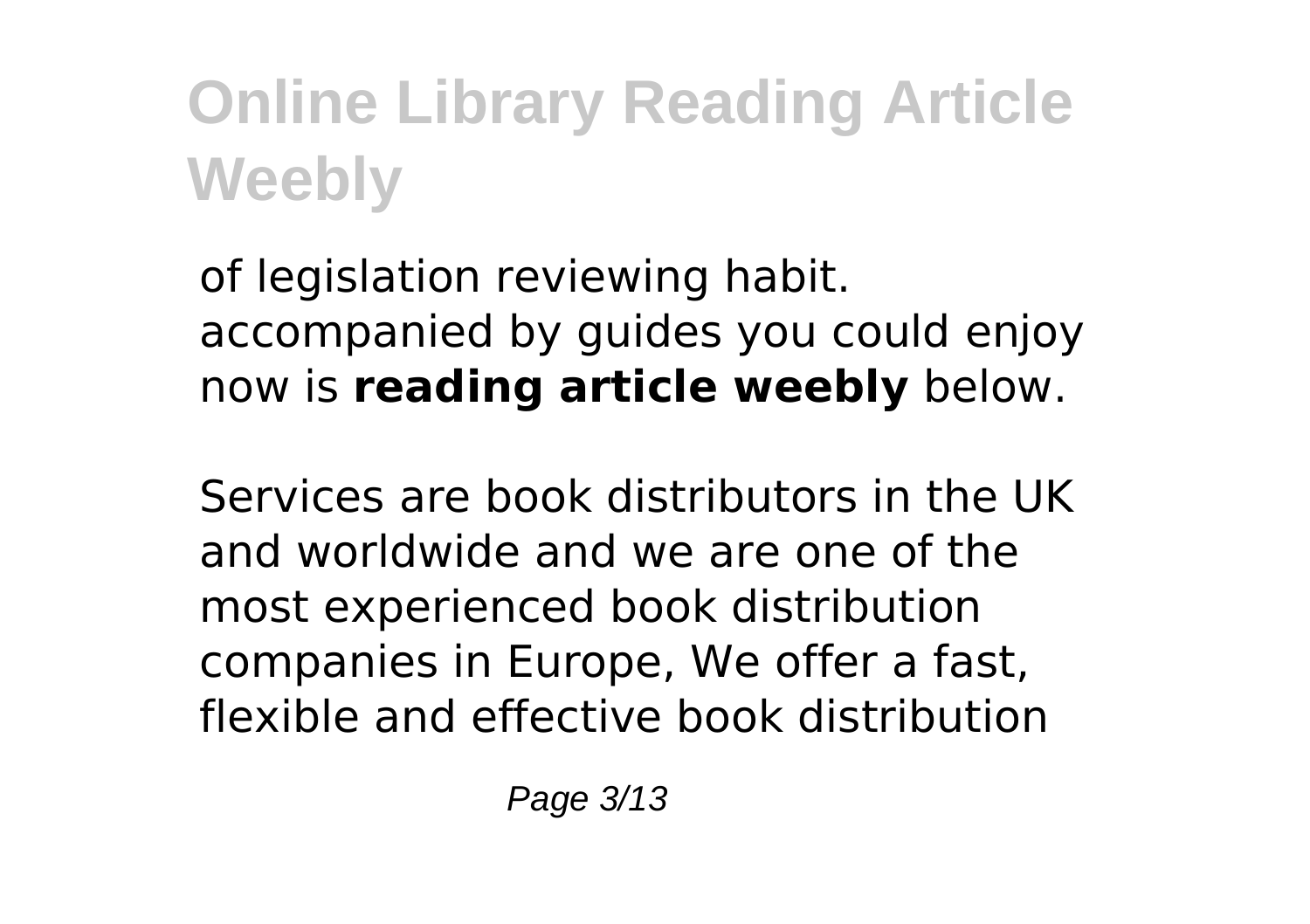service stretching across the UK & Continental Europe to Scandinavia, the Baltics and Eastern Europe. Our services also extend to South Africa, the Middle East, India and S. E. Asia

#### **Reading Article Weebly**

The reading levels per classroom are wide-ranging and varied. There are

Page 4/13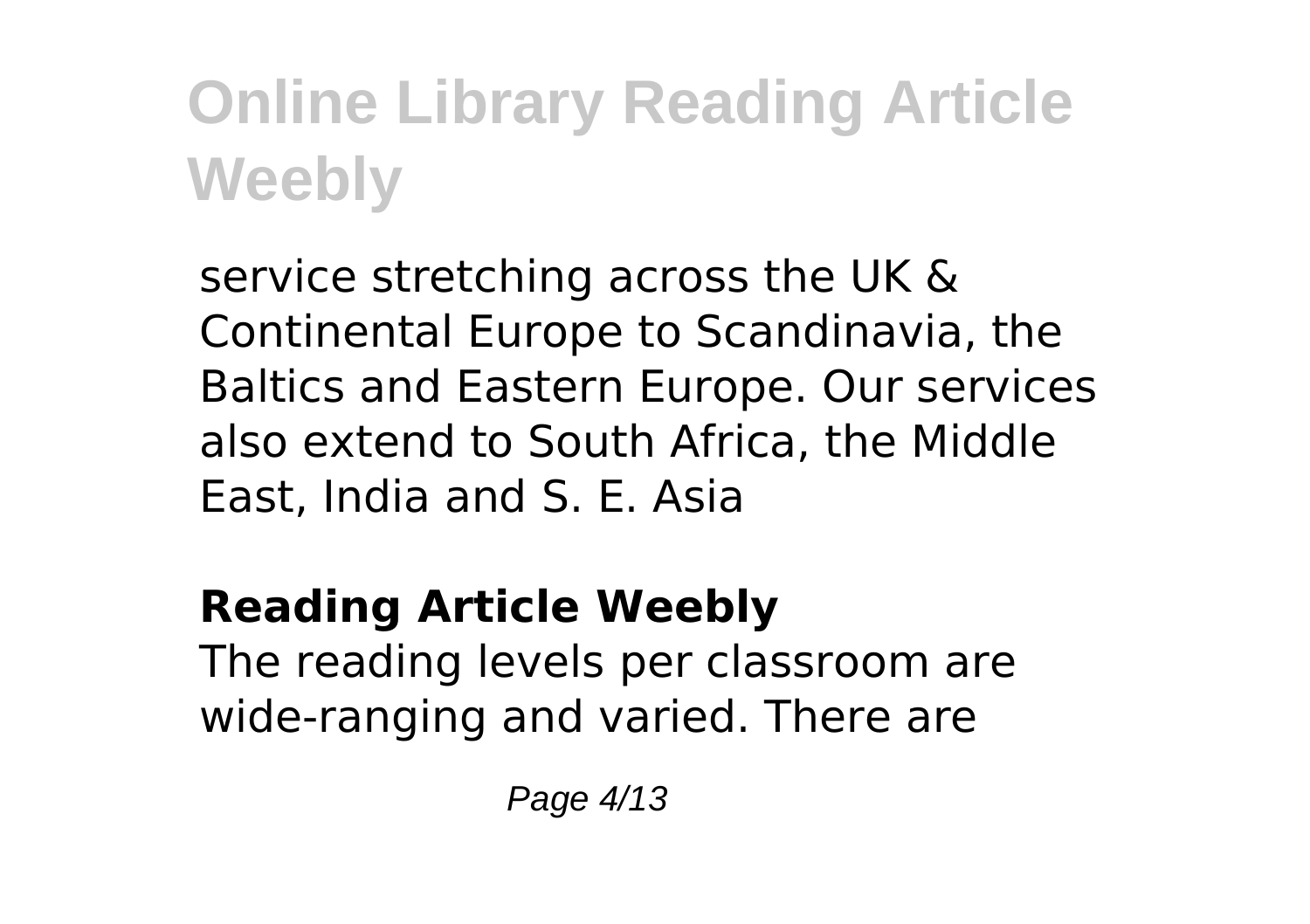many factors that go into matching a student to his or her ideal text. The Lexile Framework is a good place to start in picking the right book at the right Lexile level as it targets areas in need of intervention and encourages achievement across grade levels and curricula.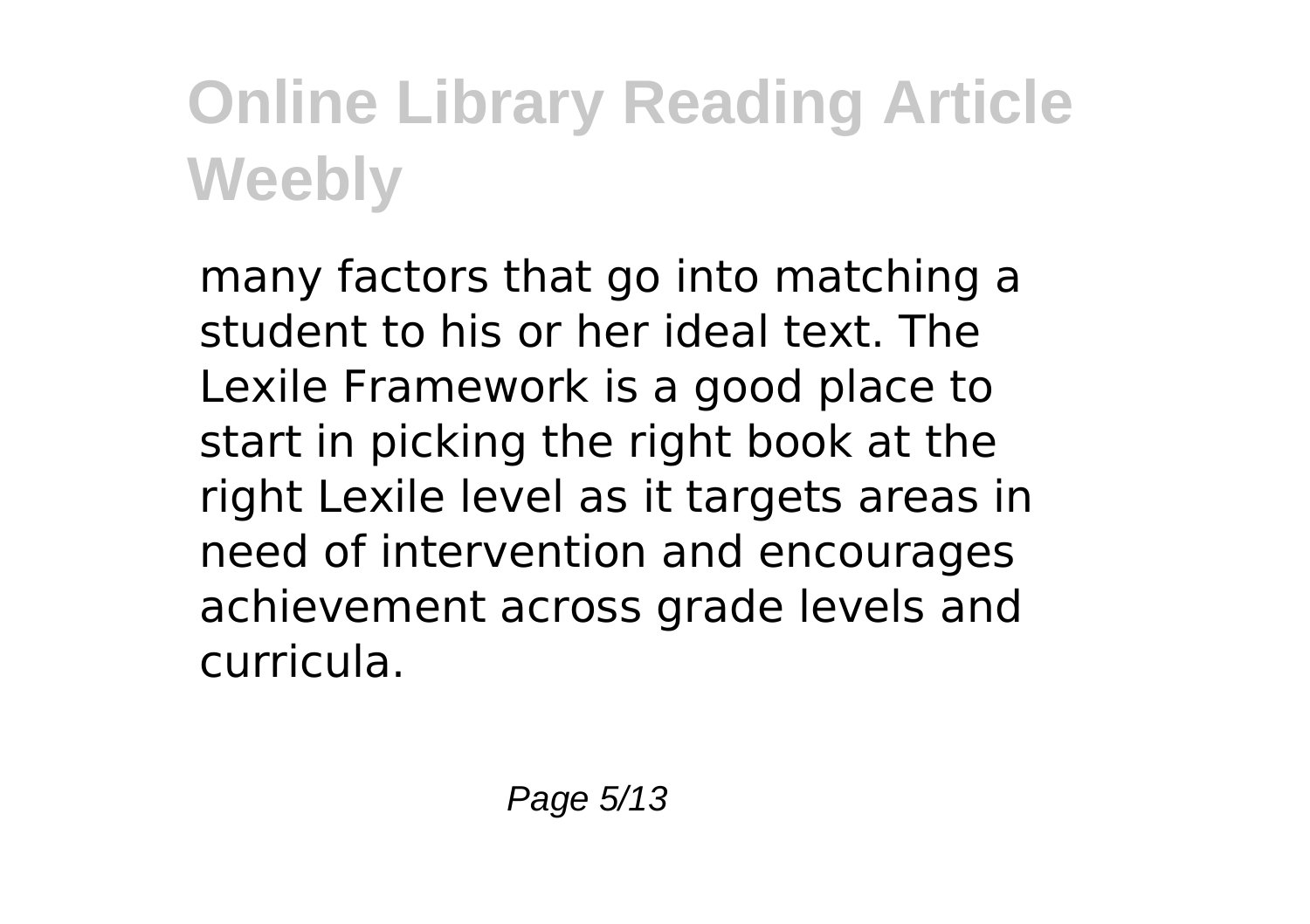#### **Lexile Reading Level Chart by Grade | Scholastic | Parents**

Reading Rockets is a national multimedia project that offers a wealth of research-based reading strategies, lessons, and activities designed to help young children learn how to read and read better. Our reading resources assist parents, teachers, and other educators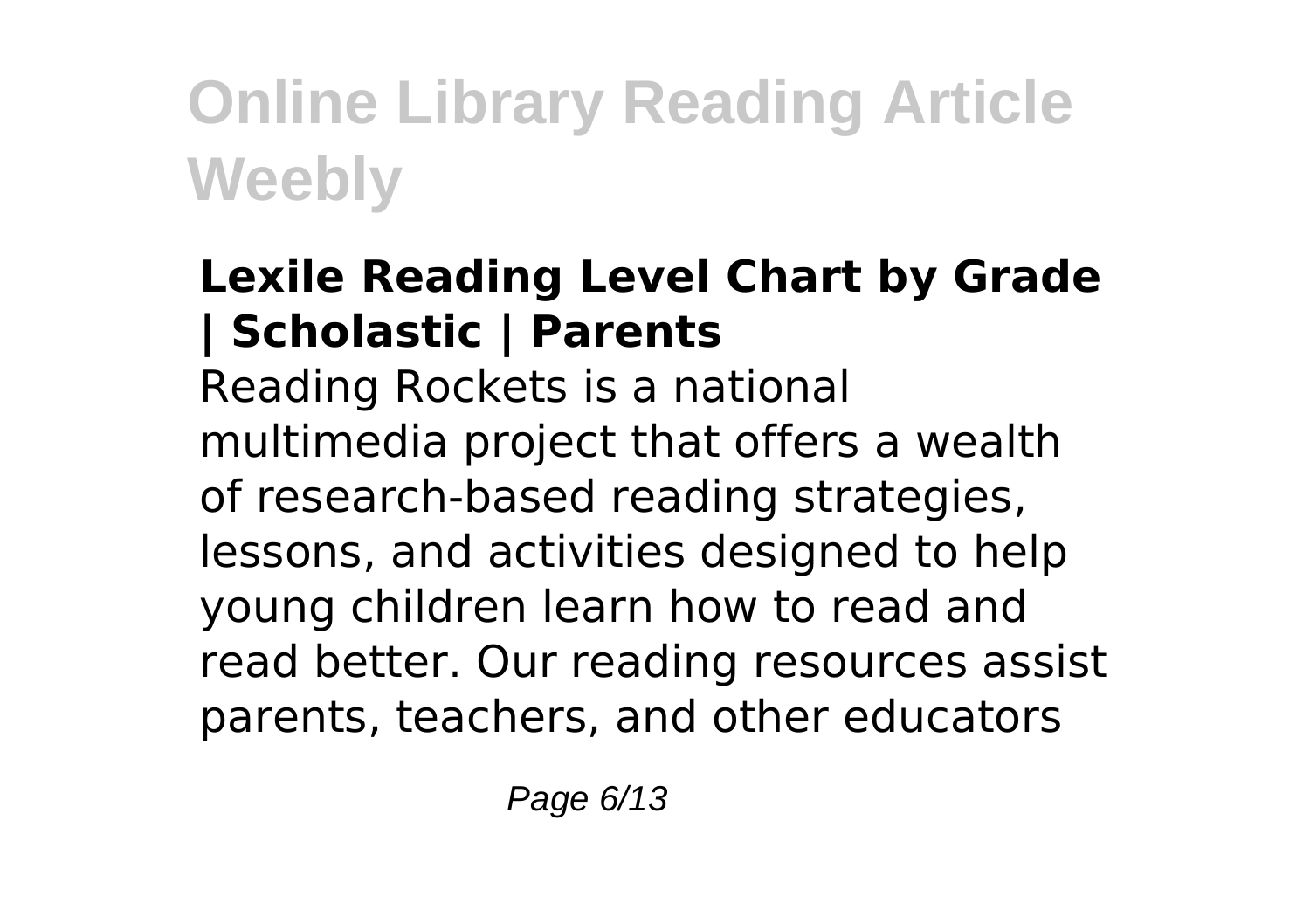in helping struggling readers build fluency, vocabulary, and comprehension skills.

#### **Building Parent-Teacher Relationships | Reading Rockets** Article XIV. PARLIAMENTARY AUTHORITY The Robert Rule's of Order shall govern in all cases. Article XV. ORDER OF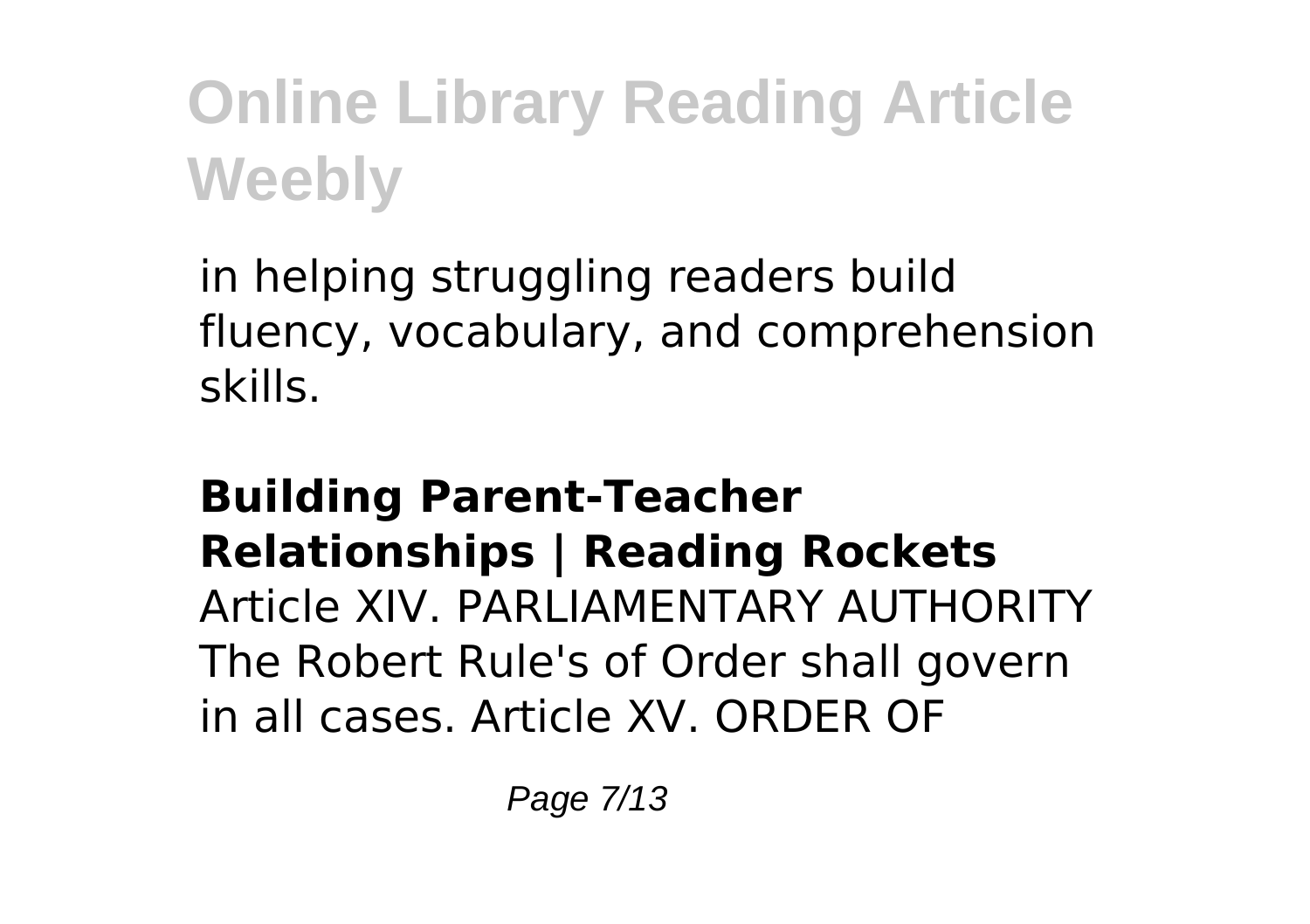BUSINESS The following order of business shall govern the meetings of the club: a. Call to order b. Reading of minutes or previous regular or special meetings. c. Minutes of the board. d. Correspondence e. Committee Report f

**Faculty Club - SAN ISIDRO**

...

Page 8/13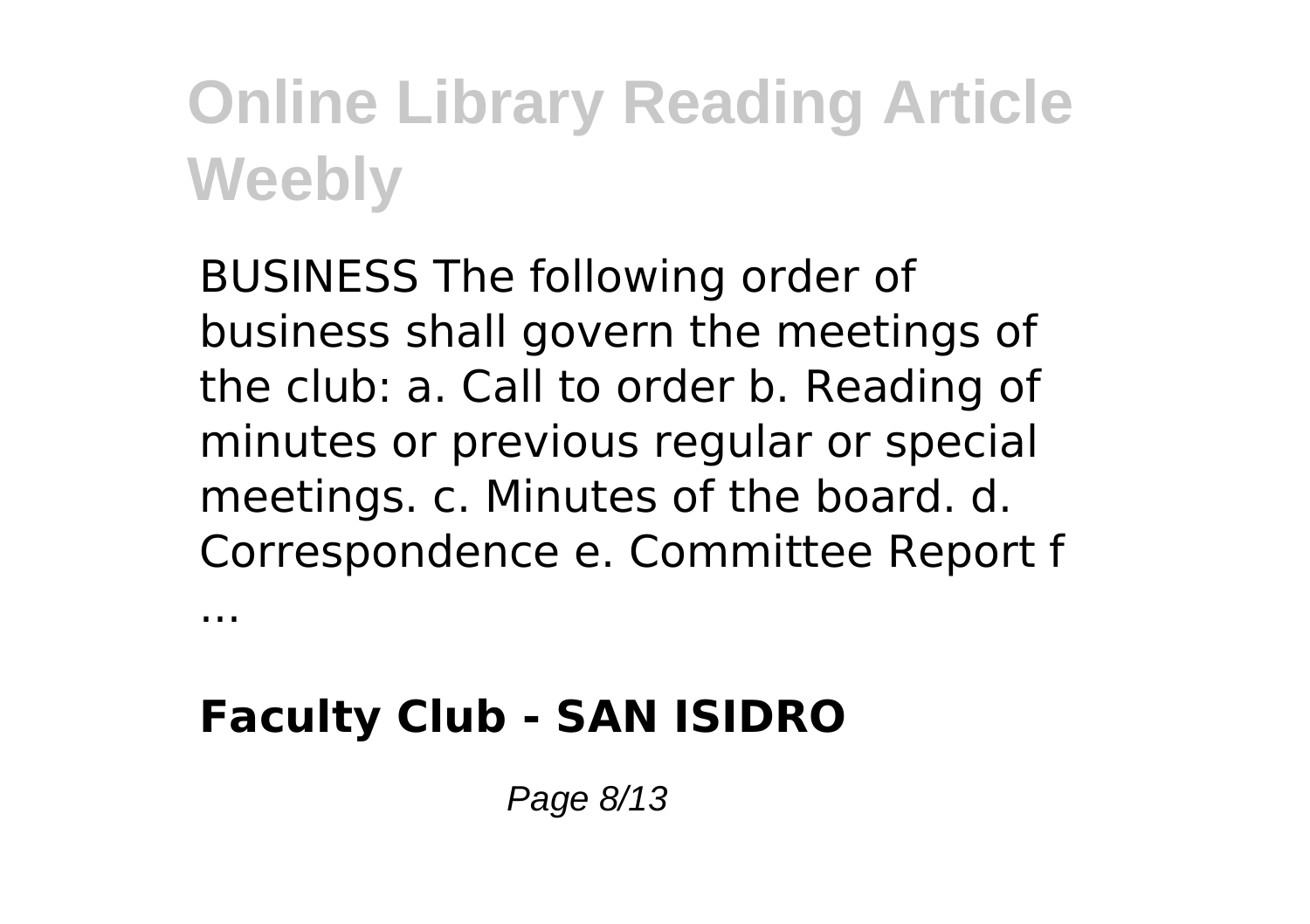#### **NATIONAL HIGH SCHOOL**

Students will learn more about deforestation through a short article on the topic using different methods and strategies when reading, such as identifying text features. They will be reading two informational texts that will inform them why deforestation happens and how it impacts the different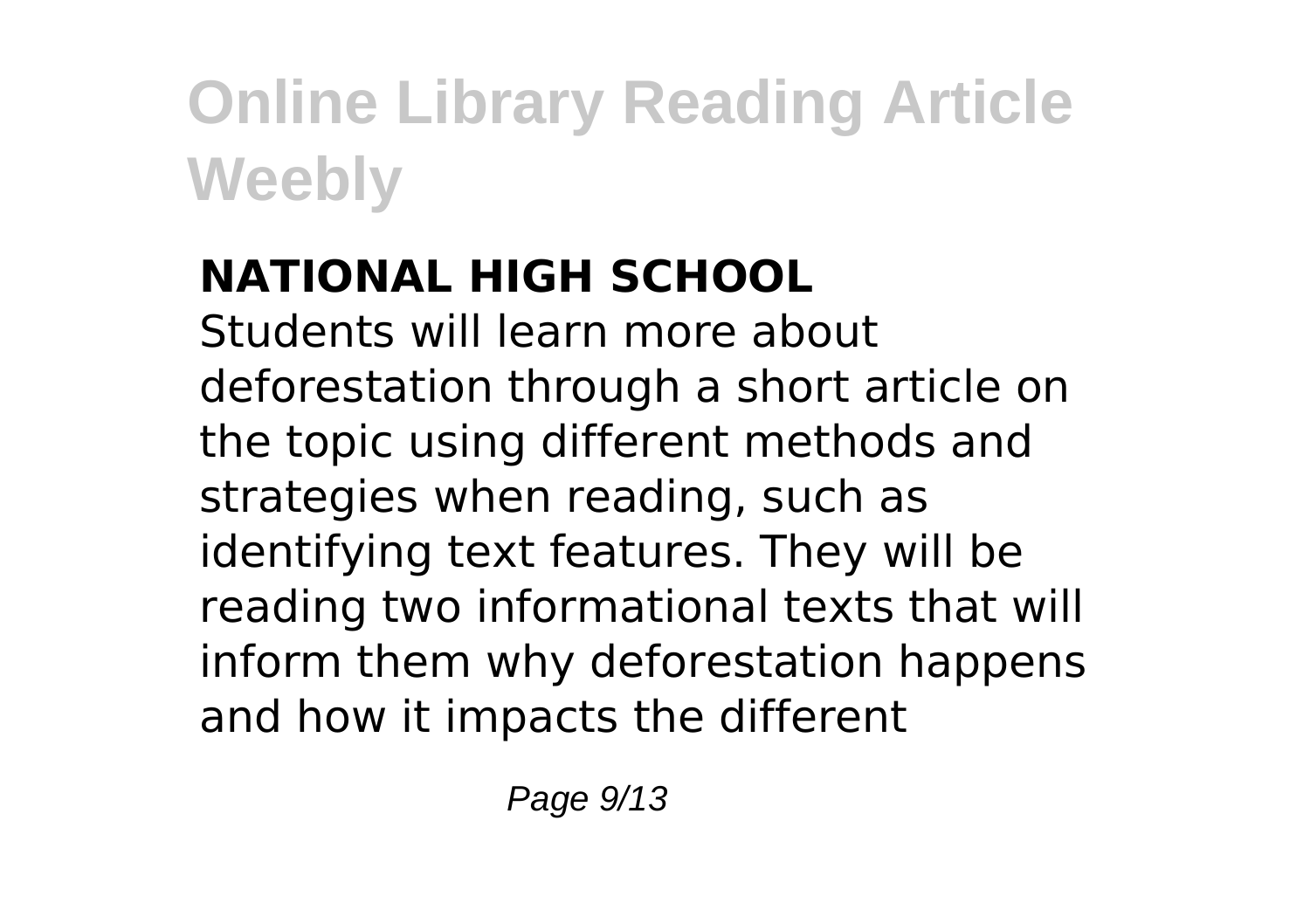ecosystems they brainstormed previously.

#### **Lesson Plan - Deforestation**

Ludington (/ ' |  $\wedge$  d I n t an / LUH-dingtən) is the largest city and county seat of Mason County in the U.S. state of Michigan. As of the 2010 census, the city population was 8,076.. Ludington is a

Page 10/13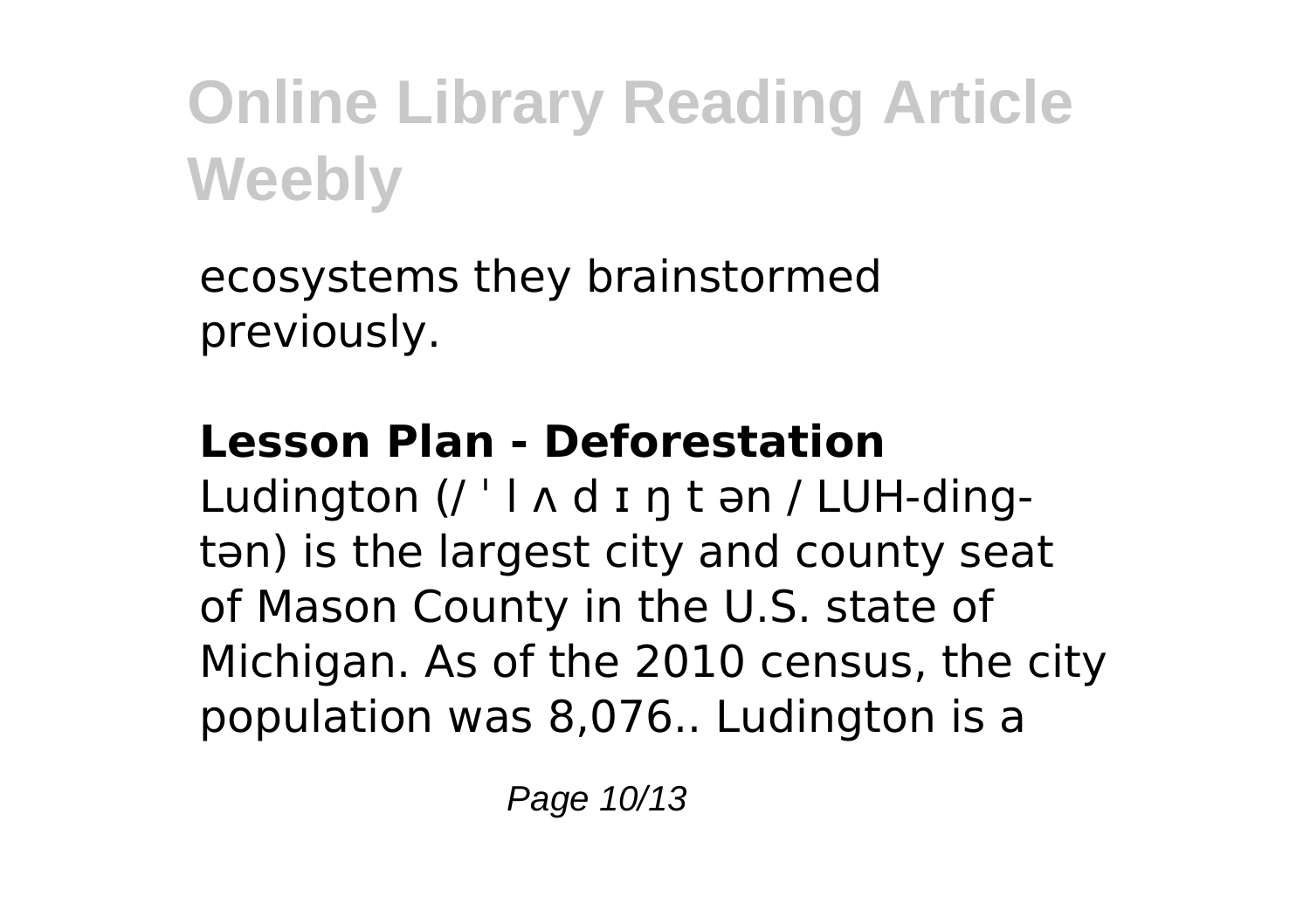harbor town located on Lake Michigan at the mouth of the Pere Marquette River.Many people come to Ludington year round for recreation, including boating and swimming on Lake Michigan, Hamlin ...

#### **Ludington, Michigan - Wikipedia** Archimedes of Syracuse (/ ˌ ɑːr k ɪ ˈ m iː

Page 11/13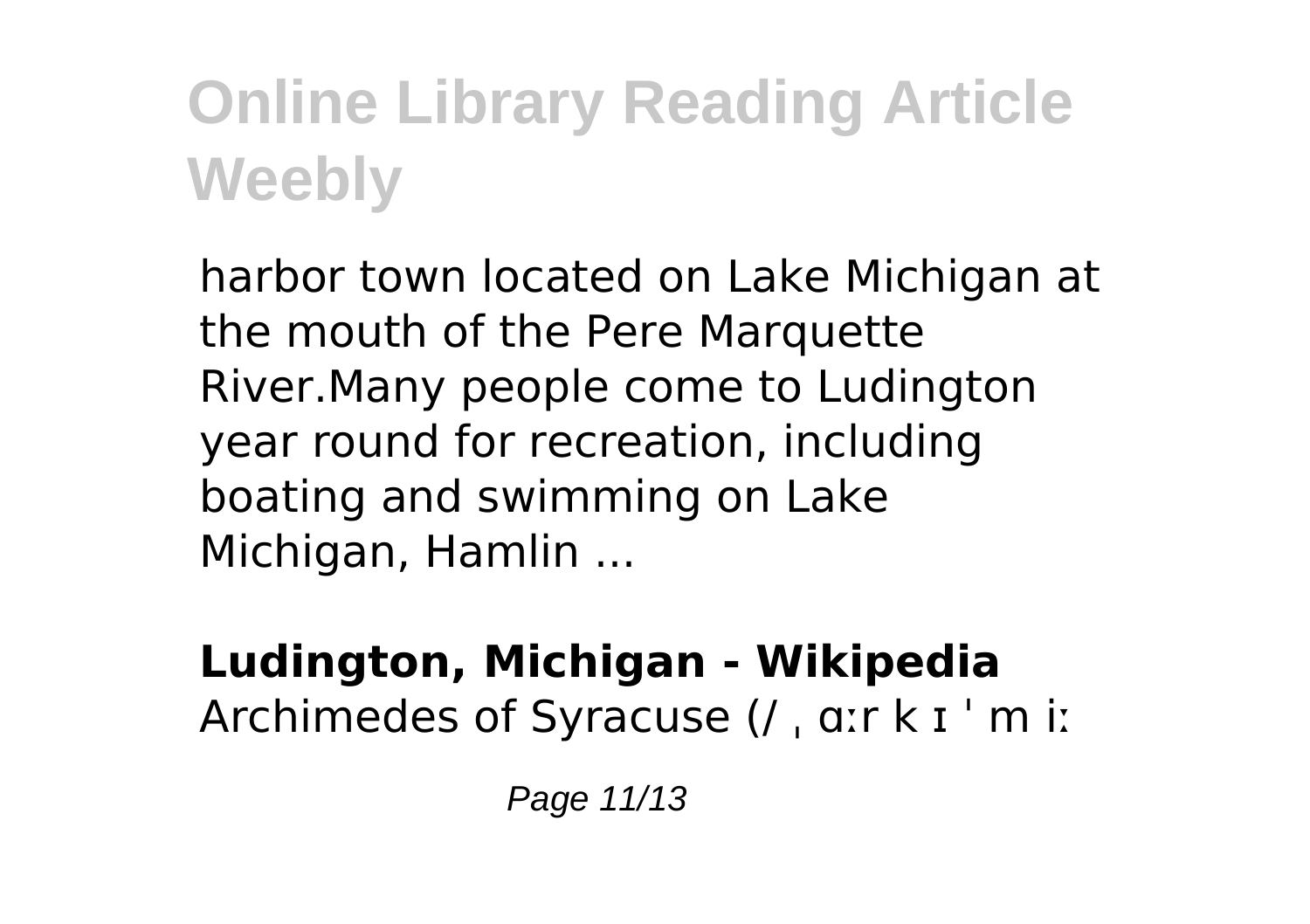d iː z /; Ancient Greek: Ἀρχιμήδης; Doric Greek: [ar.kʰi.mɛː.dɛ̂ːs]; c. 287 – c. 212 BC) was a Greek mathematician, physicist, engineer, astronomer, and inventor from the ancient city of Syracuse in Sicily. Although few details of his life are known, he is regarded as one of the leading scientists in classical antiquity.